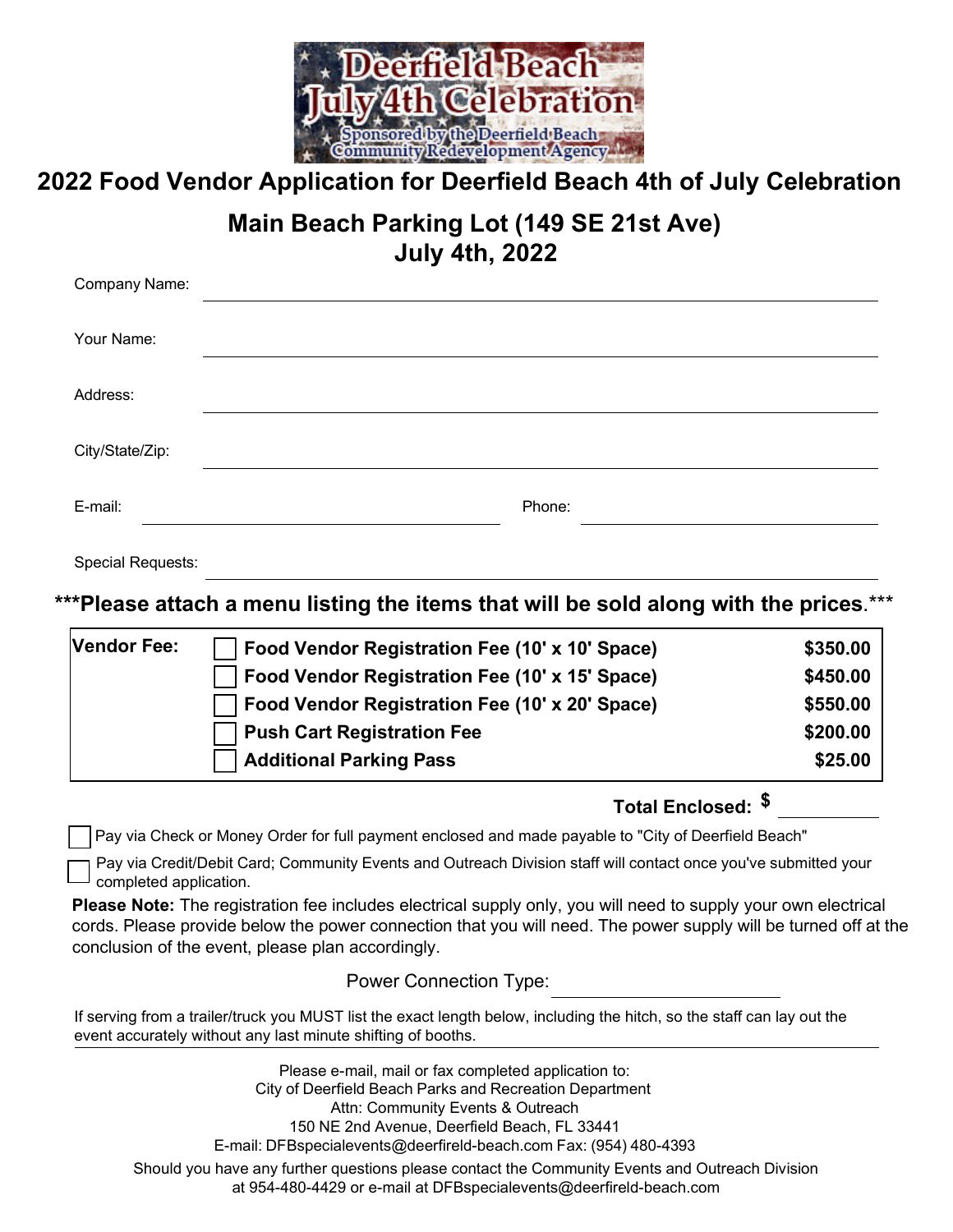

# **VENDOR RULES AND REGULATIONS**

# SIGN AND DATE THIS FORM AND SUBMIT WITH YOUR APPLICATION

Festival Hours: Set-Up: Monday, July 4th 7:00 AM - 11:00 AM Event: Monday, July 4th 12:00 PM - 10:00 PM

Breakdown: Monday, July 4th beginning at 10:00 PM

- $\mathbf{1}$ . Set-up is from 7:00 AM - 11:00 AM. ALL VEHICLES MUST BE REMOVED BY 11:00 AM.
- $2<sup>1</sup>$ 2. You must be set-up for inspections 2 hours prior to announced opening time on Monday, July 4th (10:00 AM).
- 3. NO vendors will be placed on the site map unless full payment has been received. NO vendors will be allowed to setup without paying in full.
- 4. be appropriate. No garbage/boxes/etc. may be in view. All boxes must be broken down before discarding. 4. You, your staff, and your booth must remain neat, clean and kept in an orderly fashion. Conduct and displays must
- 5. Vendors are responsible for having appropriate licenses and collecting sales tax.
- 6. No beverages may be sold by any vendor unless specifically approved on the application.
- 7. No handmade signs are allowed. If using tables, make sure they are properly covered.
- 8. **Once your application is approved, no refunds will be issued.**
- 9. The event staff and the City of Deerfield Beach will not be liable for any losses or damages of any kind that occur at your booth.
- 10. **There are no refunds on deposits or cancellations of the event due to rain or acts of nature.**
- $11.$ Only items listed and approved on this application will be allowed to be sold at the event.
- $12.$  conduct business in a normal speaking voice. Failure to comply will result in forfeiture of booth space. If you play music, the volume must be at a level that allows the adjacent vendors, staff members, and the public to
- $13.$ 13. You must adhere to hours for the event Monday, July 4th from 12:00 PM to 10:00 PM. **Early breakdown will result in exclusion from ANY future City of Deerfield Beach events.**
- $14.$ The City of Deerfield Beach reserves the right to reject or accept any vendor.
- $15.$  City of Deerfield Beach and all sponsors from all claims, liabilities, costs, expenses and damages which may result Each company/organization participating in the 4th of July Celebration shall indemnify and hold harmless, the from the operation of their concession.
- 16. Participants in concessions will refrain from consuming & selling alcoholic beverages while working.
- $17.$ Booths that will be cooking are required to have a 2022 fire extinguisher and apply for a special Health Department Temporary Food Service Establishment Permit.
- 18. No vendor may use polystyrene products, (plates, bowls, cups, containers, lids, trays, coolers, ice chests, and all similar articles that consist of expanded polystyrene) or plastic straws in city facilities or parks, on city beaches or on

## **APPLICA TION C** the city pier. **HECKLIST:**

| Completed vendor application including signed Vendor Rules and Regulations                                                                                                                                                                                                            |                                                                                                                                                                                                                                                                                                                                                                                                               |  |  |  |  |
|---------------------------------------------------------------------------------------------------------------------------------------------------------------------------------------------------------------------------------------------------------------------------------------|---------------------------------------------------------------------------------------------------------------------------------------------------------------------------------------------------------------------------------------------------------------------------------------------------------------------------------------------------------------------------------------------------------------|--|--|--|--|
| Provide the attached signed Background Affidavit.                                                                                                                                                                                                                                     | Photos of your booth/merchandise                                                                                                                                                                                                                                                                                                                                                                              |  |  |  |  |
| Certificate of Liability Insurance naming the City of Deerfield Beach (150 NE 2nd Ave. Deerfield Beach, FL 33441) & BSO<br>Department of Fire Rescue (2601 W. Broward Blvd. Fort Lauderdale, FI 33312) as an Additional Insured and as Certificate Holder for all<br>day(s) of event. |                                                                                                                                                                                                                                                                                                                                                                                                               |  |  |  |  |
| Paying via credit/debit card for application booth fee<br>Full payment enclosed for application booth fee                                                                                                                                                                             |                                                                                                                                                                                                                                                                                                                                                                                                               |  |  |  |  |
| assume liability for theft, injury, or any other accident that may occur during the event to visitors or vendors.                                                                                                                                                                     | I am entering into a contract to participate in the City of Deerfield Beach 4th of July Celebration on July 4, 2018. I agree by all<br>management's rules and regulations. I understand this contract will be legally binding between two parties once the application has<br>been accepted. Vendors should insure their own exhibit and display materials. The City of Deerfield Beach does not and will not |  |  |  |  |
| Vendor Signature:                                                                                                                                                                                                                                                                     | Date:                                                                                                                                                                                                                                                                                                                                                                                                         |  |  |  |  |
|                                                                                                                                                                                                                                                                                       | Please e-mail, mail or fax completed application to:                                                                                                                                                                                                                                                                                                                                                          |  |  |  |  |
| City of Deerfield Beach Parks and Recreation Department<br>Attn: Community Events & Outreach                                                                                                                                                                                          |                                                                                                                                                                                                                                                                                                                                                                                                               |  |  |  |  |
| 150 NE 2nd Avenue, Deerfield Beach, FL 33441                                                                                                                                                                                                                                          |                                                                                                                                                                                                                                                                                                                                                                                                               |  |  |  |  |

E-mail: DFBspecialevents@gmail.com Fax: (954) 480-4393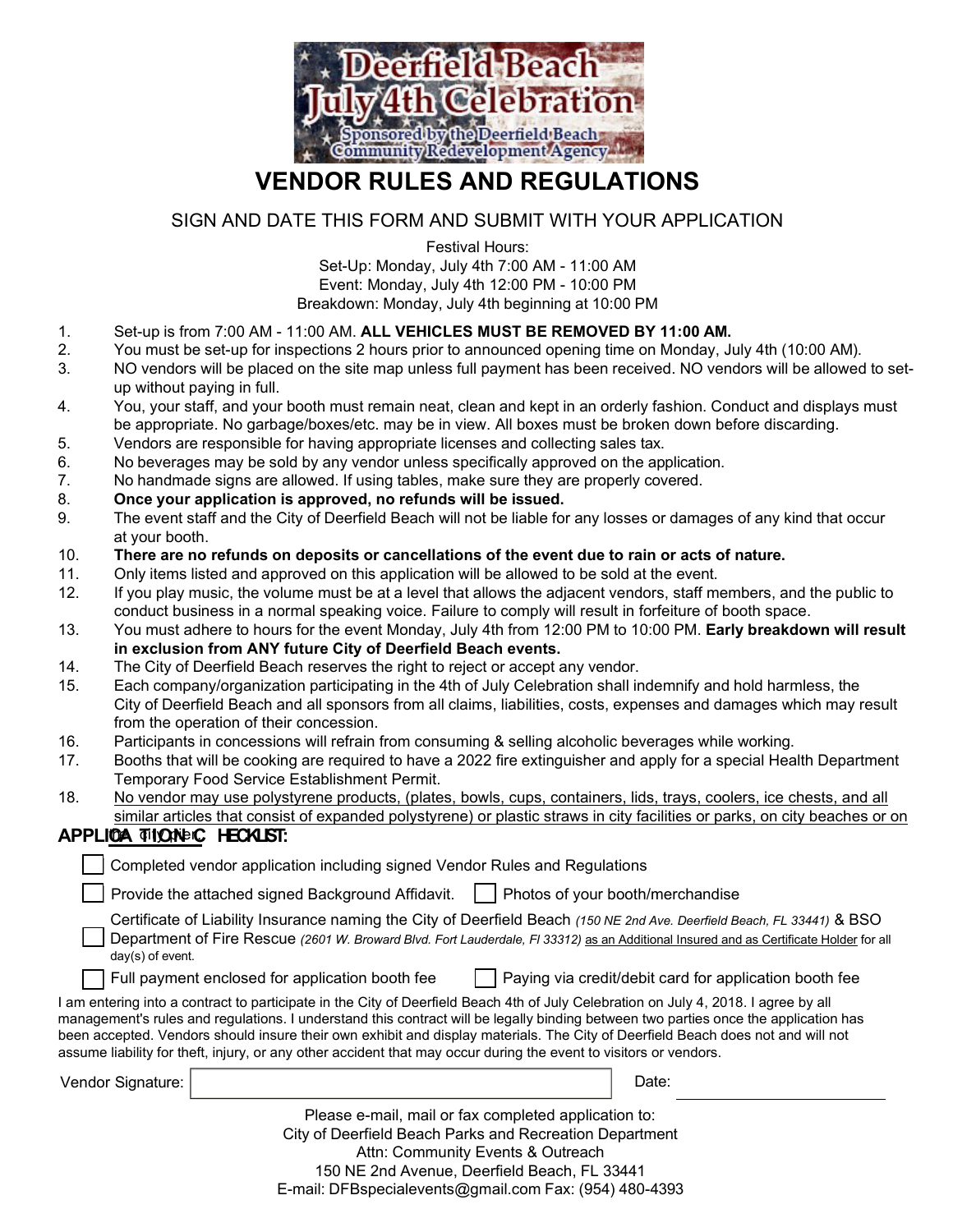#### **Special Event Individual Background** Check

I hereby state that the following facts are true:

- 1. I am over the age of 18 and am a resident of the State of \_\_\_\_\_\_\_\_\_\_\_
- 2. I have the authority to make the representations set forth within this Affidavit
- 3. I am not registered nor am I required to be registered as a sexual offender with the State of Florida Department of Law Enforcement pursuant to Section 943.0435, F.S.

Executed this \_\_\_\_\_\_\_ day of \_\_\_\_\_\_\_\_\_\_, 20\_\_.

By \_\_\_\_\_\_\_\_\_\_\_\_\_\_ \_ (Signature)

By \_\_\_\_\_\_\_\_\_\_\_\_\_\_ \_ (Name and Title)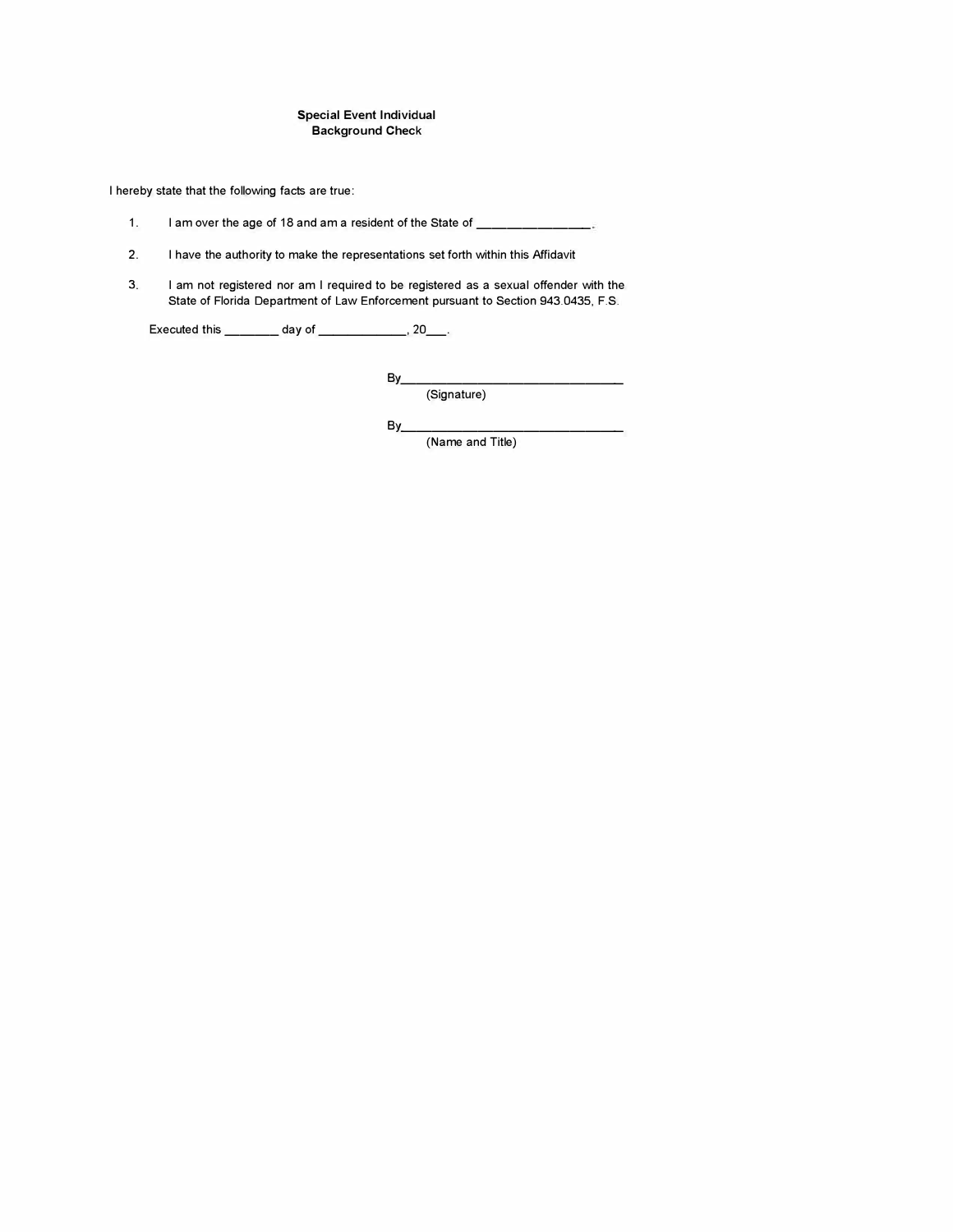

# **MENU AND PRICE LIST**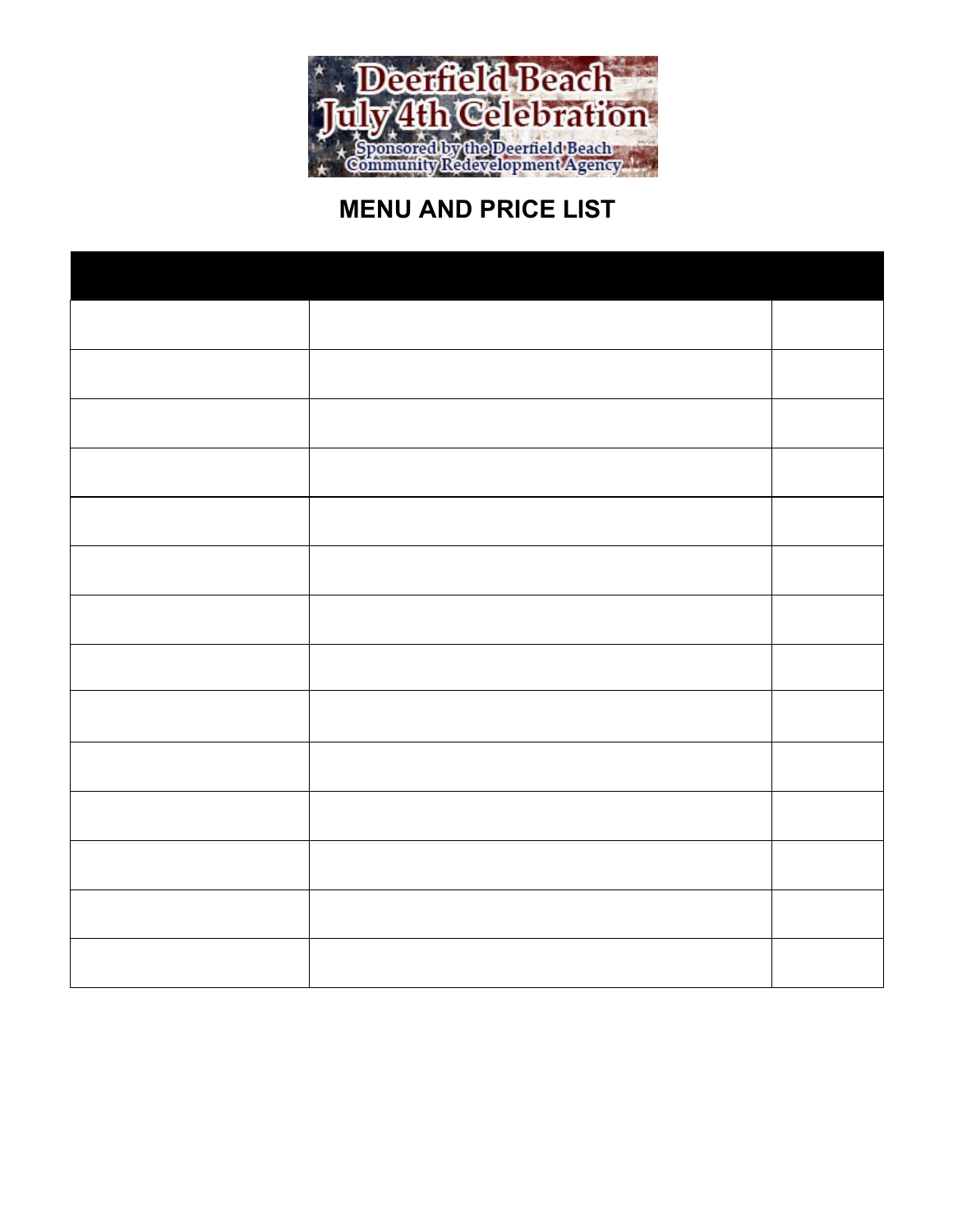

# **FOOD VENDOR TERMS & CONDITIONS**

#### **GENERAL**

 One exhibitor is allowed per space. No subletting or sharing of space is permitted. Once registration is confirmed, transfer of a vendor space to an unregistered vendor is prohibited.

 The inspector will only come once and any food vendor who misses inspection will not be allowed to sell. It is the sole responsibility of the vendor to show up for and pass inspection.

Booths must be occupied and open for business during all hours of the 4th of July Celebration.

 No vehicles are allowed on Ocean Way after 11:00 AM or before 10:30 PM on Monday, July 4th. Vendors may start breaking down at 10:00 PM however, vehicles will not be permitted onto Ocean Way until 10:30 PM and attendees have cleared the area. The City of Deerfield Beach will have the final decision on this safety precaution and may change breakdown hours depending on circumstances.

 Vendor vehicles can not block the road during set up or breakdown. In the event of an emergency, the Fire Department has to be able to drive all the way down Ocean Way without difficulty.

#### **FOOD PRODUCTS**

 refuse the sale of any items not specifically listed and approved or to refuse the sale of any item not in the best interest of the event, or cease the sale of any food product found not to be safe for public consumption. Only the food items stated on the application and approved by the City of Deerfield Beach may be sold at the event. Food vendors will receive written confirmation on the items approved for sale. The City of Deerfield Beach reserves the right to

 To the best extent possible, food items will not be duplicated. If a vendor wishes to add an item after their application has been approved, they must call the Vendor Coordinator to confirm and receive additional approval.

#### **APPLICABLE LAWS & REGULATIONS & INSPECTIONS**

 A copy of the Florida Department of Business and Professional Regulations (DBPR) Guide to Temporary Food Service Events is attached to these terms. It is each vendor's responsibility to read this guide. The DBPR will be on site Monday, July 4th to conduct an inspection of all food vendors booths. No vendor will be allowed to sell food until they pass inspection. The Fire Department will also be conduction an inspection of tents, electrical cords and cooking equipment. Each vendor space must have an up to date fire extinguisher for the Fire Department inspection. All equipment must comply with both state and local regulations and all food service must comply with Health Department regulations.

#### **CLEAN-UP**

Vendors are responsible for the complete clean-up of their space and disposal of all trash and debris. Disposal of oil and grease is **absolutely** prohibited on site and down City storm basins. Vendors must leave the asphalt as they found it when they set up and take all measures to prevent grease, oil and food drippings from dropping on and accumulating on asphalt. Failure to comply may result in exclusion from future City of Deerfield Beach events.

#### **BEVERAGES**

 Vendors are prohibited from selling any alcoholic beverages. Vendors may sell sodas, juices, water, coffee/tea and sports drink type beverages. Smoothies, ice cream based drinks, shaved ice, snow cones and slushy type drinks are considered specialty items and are subject to exclusivity.

#### **LICENSURE**

 In accordance with the Florida Department of Business and Professional Regulation's Guide to Temporary Food Service Events, food vendors may operate under a current license from the DBPR or from the Department of Agriculture and Consumer Services at temporary food service events of 1-3 days. Vendors should be prepared to show a copy of their license to the inspector to pass inspection. Vendors must also send a copy of their license with their application.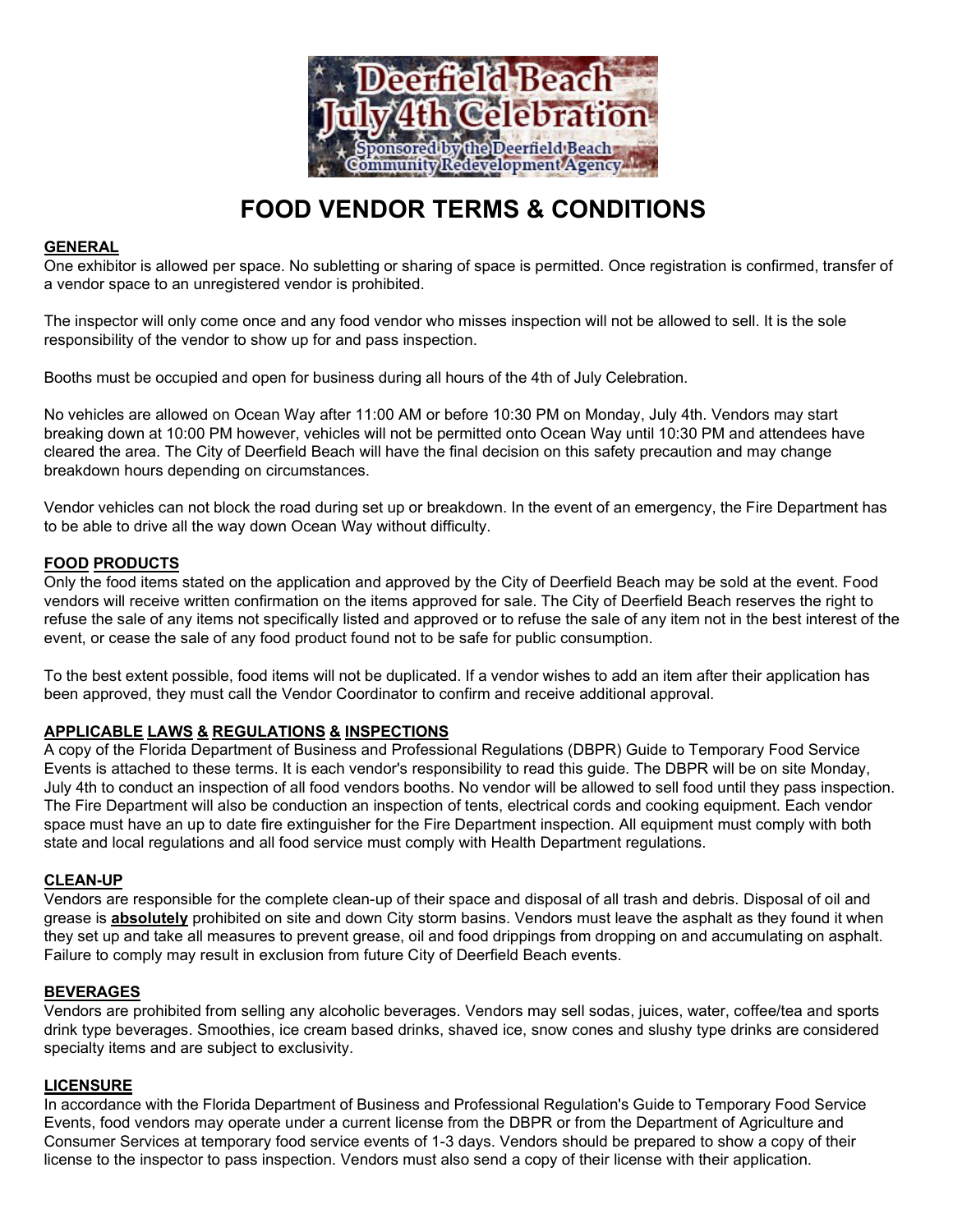Temporary food vendors without a current Florida license, which includes all out of state vendors, will be required to purchase payments. It is solely the responsibility of the food vendor to pass inspection. Refunds will not be given to any vendor not a temporary license directly from the DBPR inspector for \$91.00 prior to selling any food. The DBPR does not accept cash passing inspection.

#### **SALES TAX**

Vendors are solely responsible for paying all applicable Florida state sales tax.

# **TRUCK/TRAILER PARKING & EMPLOYEE PARKING**

 TRAILERS OR VEHICLES REQUIRING MORE THAN ONE SPACE TO PARK. Each food vendor will be given a total of two a vendor needs to be placed in the parking area. Each vehicle must be able to fit in one regular parking space. Vendors with Parking is extremely limited at the event. There are no accommodations for RVs, POP-UP CAMPERS, LARGE TRUCKS, vendor parking passes regardless of space size to use during the event, and this includes any refrigerated or supply vehicle multiple employees should encourage their employees to park at the Cove Shopping Plaza and take the free shuttle to the event, carpool or get dropped off. Additional parking passes may be purchased for \$25.00 per parking pass.

#### **TENTS**

 weather and crowd activity. Tents must be manufactured of flame-retardant materials. Each tent leg must be weighed down Vendor owned tents must conform to booth size. Construction of booth and displays must be able to withstand inclement in some form or another. Leg weights are essential due to the location of the event.

 The contents of the booth cannot go beyond the assigned exhibitor booth space. Your booth should not interfere with your neighbor's booth.

#### **RESTRICTIONS**

 The City of Deerfield Beach only allows items to be sold from the front or crowd side of the vendor space. Displaying and selling food from the back of the tent (the sidewalk side) is strictly prohibited. This forces crowds to have to maneuver around electrical hook-ups, cords, etc. and represents a safety hazard. Vendors may only sell food within their tent. It is prohibited to walk through the crowd or near the stage to sell food or other items.

#### **POWER**

 minimum, a 50 foot extension cord. Please ensure cords, plugs and equipment are up to code and will pass the Fire Department inspection. You must supply your own electric cord for plug in. Lighting/electricity for the inside of your tent must meet the following specifications: no metal clamps, no flat cords, only 12-gauge round cords and only UL approved outdoor grounded cords may be used. All power cords must be taped down. Power will be shut off Electric power is provided for tented food vendors. We will do everything possible to accommodate everyone's needs but there are limits to how many cords can be plugged into the portable electric connection boxes. Vendors should bring, at a

#### **ICE**

 16 pound bags of ice will be available for purchase at \$10.00 each (cash only) during the event. Simply flag down an event staff member and we will deliver the ice to you.

#### **PUSH CARTS**

 Push carts will be located on the sidewalks opposite the food court area and must be completely self contained. Only umbrellas (NO tents) are allowed over push carts. There is no electric provided or available for push carts. Extension cords can not be placed on the sidewalks.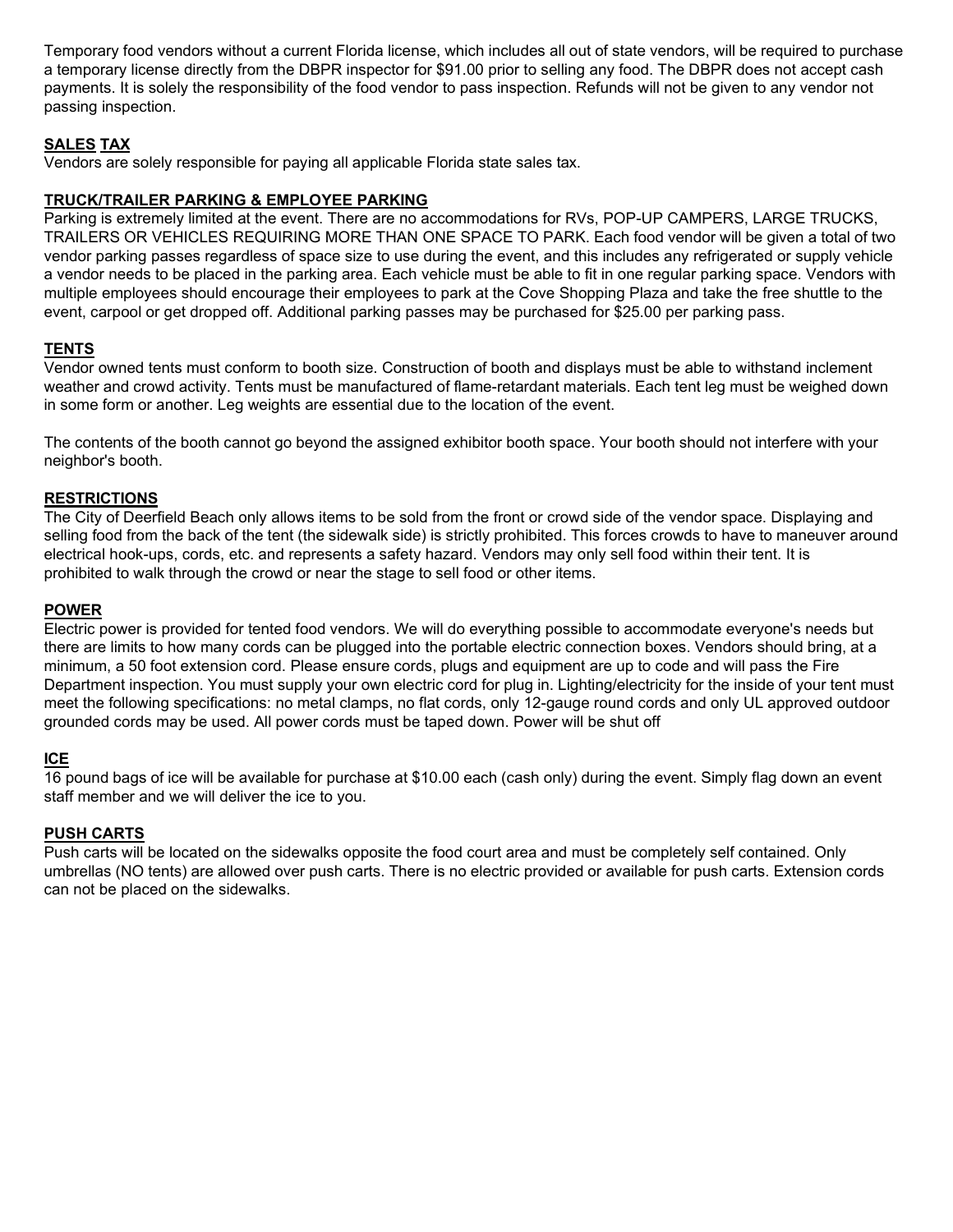

# **Department of Fire Rescue & Emergency Services Fire Marshal's Bureau SPECIAL EVENT GENERAL FIRE INSPECTION INFORMATION**

## **GENERAL REQUIREMENTS:**

- All fire extinguishers must be properly tagged within the State of Florida by a licensed certifying agency.
- Compressed gas tanks, such as helium tanks, must be properly secured to prevent tank from falling over.

### **TENTS & CANOPIES:**

- Tents larger the 10' x 10' must be permitted through the City of Deerfield Beach Building Department.
- Tents and canopies must be fire resistant with proper documentation/tags provided.
- A proper certified fire extinguisher must be present and properly tagged.

## **ELECTRIC/EXTENSION CORDS:**

- Extension cords must be UL listed for outdoor use (indoor extension cords may not be used outdoor).
- When in a crossing path, they must be properly covered and protected.
- The cords must be free from splices, damage or deterioration and must be grounded.
- Cords must have proper amperage capacity that is not less than the capacity of the appliance.

## **GENERATORS:**

- All generators must be grounded.
- If larger than 5KW (5000 Watts) an additional permit is required through the City of Deerfield Beach Building Dept.
- Generators must be 10ft away from any structure, completely surrounded by a barrier and placed on a firm, flat, level surface outdoors.
- Must be fully fueled prior to use. Refueling may be conducted only when generator has been turned off and is cool to touch. All fuel being used in the generator must be stored in the proper fuel containers and properly sealed with appropriate spout covers, caps, etc.
- A proper certified fire extinguisher (minimum 2A:10BC) must be present and properly tagged.

## **COOKING:**

- A 10ft minimum clearance is required on both sides of any cooking vendor and shall not be located within 10ft of any amusement rides.
- Open flame cooking equipment must be a minimum of 10ft from any structure.
- Cooking areas must be enclosed by approved means from the general public.
- LP tanks will be required to be tested and certified by a licensed person or company and will be checked in place on the day of the event with paperwork provided to the Fire Department, Fire Marshal's Bureau when completed.
- LP tanks must be properly secured to prevent the tank from falling over and must be at least 10ft from any open flame.
- If using a commercial cooking appliance which is self-contained and does not require the LP tank to be located 10ft away, documentation must be submitted to the Fire Department, Fire Marshal's Bureau for review prior to event.
- Appliances must be placed on firm, flat and level outdoor surfaces.
- Food preparation and sale (excluding non-profit agencies) must contact the Florida Department of Business & Professional Regulation, Division of Hotels and Restaurants (850-487-1395) to schedule an inspection prior to selling food.
- Fire suppression systems in food trucks or trailers must be properly tagged by a State of Florida certifying agency.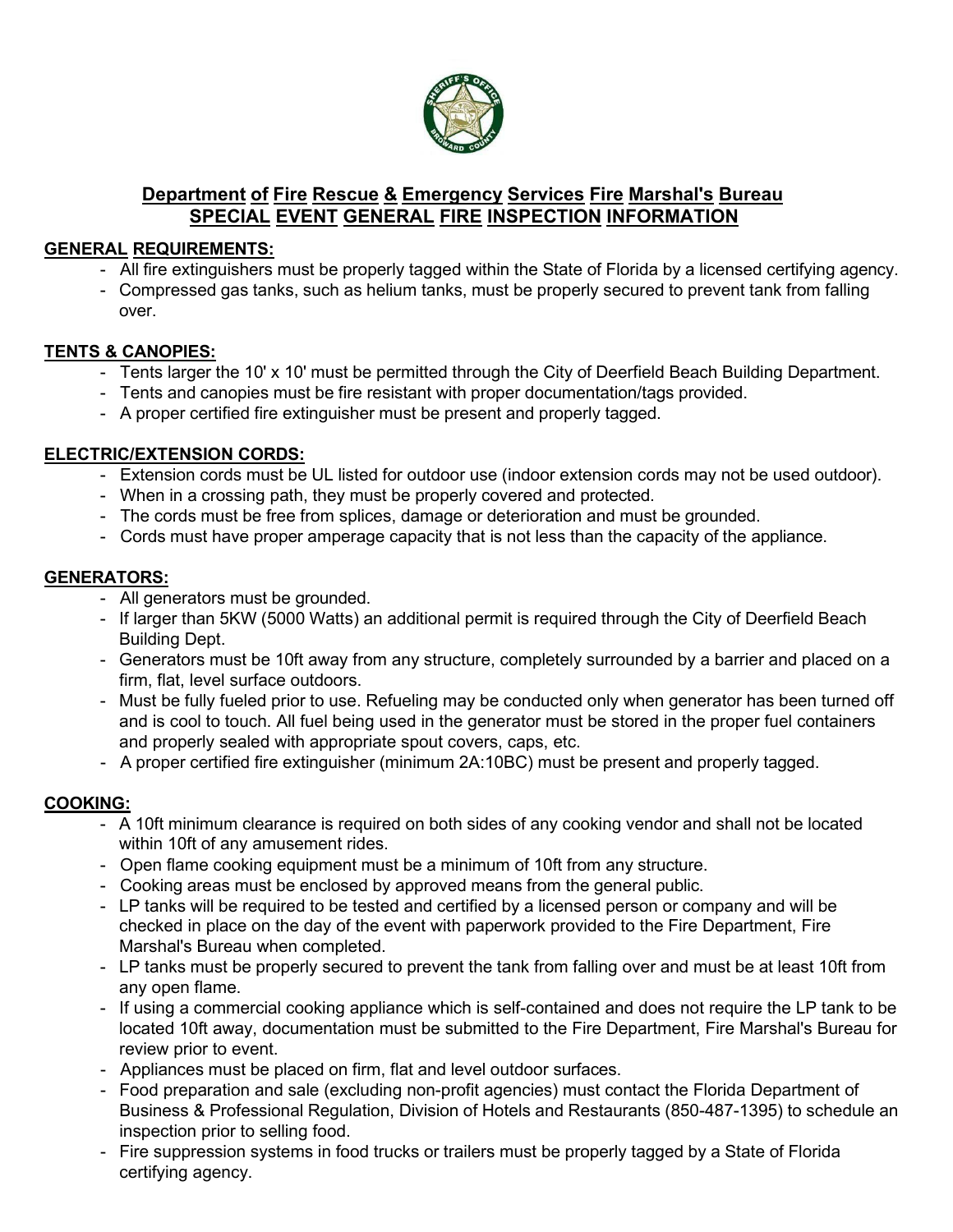#### **Water**

**All food service operations that prepare or portion food on the premises must provide an adequate supply of potable water for purposes of cleaning and employee handwashing. Municipal connections, holding tanks or portable containers are accepted means to provide an adequate supply.** 

**Steam used in contact with food or food-contact surfaces must be free from contamination.** 

# **Solid and Liquid Waste**

**Operators must remove all garbage and rubbish from the premises often enough to prevent nuisance conditions and dispose solid waste property in tightfitting, covered containers.** 

**Operators must dispose liquid waste in a public or other approved sewerage system.** 

# **Required Items**

- **Sanitizer (property diluted, unscented bleach may be used)**
- **Probe thermometer**
- **Chemical test strips (for measuring sanitizer concentration)**
- **Three-compartment sink to wash, rinse and sanitize equipment and utensils or access to such facilities at an approved commissary or food service establishment**
- **Hair restraints**
- **Adequate supply of back-up utensils**
- **Adequate supply of potable water**
- **Soap and single-service towels**
- **Adequate equipment and facilities to maintain food at the proper temperatures**
- **Adequate protection from flying insects, vermin, dust, dirt and weather**
- **Adequate protection for displayed, prepared, and stored food**
- **If required by local fire authority, properly tagged and sized portable fire extinguisher**

# **To Prevent Foodborne Illness**

- **Obtain foods from an approved source. Home prepared food is not allowed.**
- **Wash hands thoroughly before handling food, singleservice items and clean equipment and utensils.**
- **Maintain hot foods at temperatures of 135° Fahrenheit or above.**
- **Maintain cold foods at temperatures of 41 Fahrenheit or below.**
- **Cook pork or seafood to a minimum temperature of 145° Fahrenheit for at least 15 seconds.**
- **Cook beef to a minimum temperature of 155° Fahrenheit for at least 15 seconds.**
- **Cook chicken and other poultry to a minimum temperature of 165° Fahrenheit for at least 15 seconds.**
- **Reheat cooked foods to a minimum temperature of 165° Fahrenheit within two hours for hot holding.**
- **• Check food temperatures frequently with a probe type thermometer.**
- **Heat foods quickly and cool foods rapidly.**
- **Keep raw and cooked foods separated.**
- **Thaw foods property: completely submerged under cold running water not longer than four hours, as part of the cooking process. or under refrigeration.**
- **Use single-service articles whenever possible.**
- **Keep foods covered and protected from dust, dirt, insects, vermin and human cross contamination.**
- **Protect all food, including displayed food, from customer contamination (touching, coughing, sneezing, etc.).**
- **Minimize handling of foods before, during and after preparation.**
- **Do not store food directly in contact with ice used for beverages.**
- **Do not use swollen, leaking or damaged canned goods.**
- **Store all food products and equipment at least six inches off the ground.**



**When in doubt, throw it out!** 

# **Guide To**

# **Temporary Food Service Events**

*For Florida's Public Food Service Establishments* 



#### **Division of Hotels and Restaurants**



#### **[www .MyFloridalicense.com/dbpr/hr](https://www.MyFloridalicense.com/dbpr/hr)**

DBPR Form HR 5030-034 2013 February 15